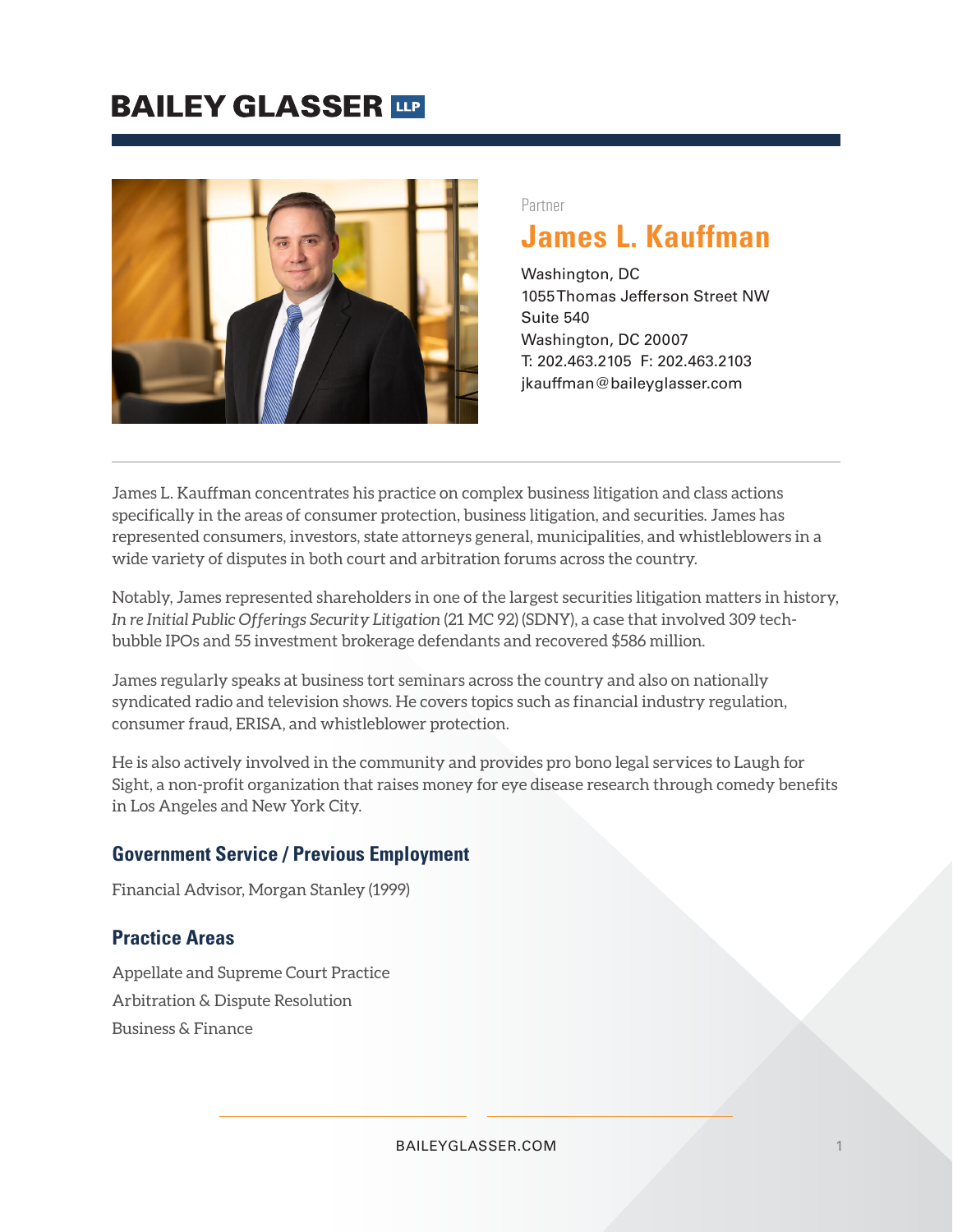## **BAILEY GLASSER TIP**

JAMES L. KAUFFMAN

Class Actions Commercial Litigation Consumer Litigation ERISA, Employee Benefits & Trust Litigation

#### **Education**

J.D., University of Florida Fredric G. Levin College of Law, 2002, *cum laude* B.S.B.A., University of Florida, 1998

#### **Admissions**

District of Columbia Florida Arkansas US Court of Appeals for the Ninth Circuit US Court of Appeals for the Eleventh Circuit US District Court, Northern District of Florida US District Court, Southern District of Florida US District Court, Middle District of Florida US District Court, Eastern District of Arkansas US District Court, Western District of Arkansas US District Court, Eastern District of Michigan

#### **Representative Matters**

- Obtained \$19.8 million recovery of employees' retirement benefits from trustee and individual officers of a closely held private company
- Represented a borrower challenging estimated attorney's fees tacked onto his mortgage loan in *Prescott v. Seterus*, a case that involved two separate appeals to the US Court of Appeals for the Eleventh Circuit; work resulted in two significant appellate opinions that strengthened nationwide consumer debt collection law and led to industry-wide reform, and this precedent paved the way for several recoveries for borrowers from their banks or loan servicers where James served as class counsel
- Obtained \$586 million recovery for shareholders against 309 IPO companies and 55 investment banks in one of the largest securities fraud litigations in history